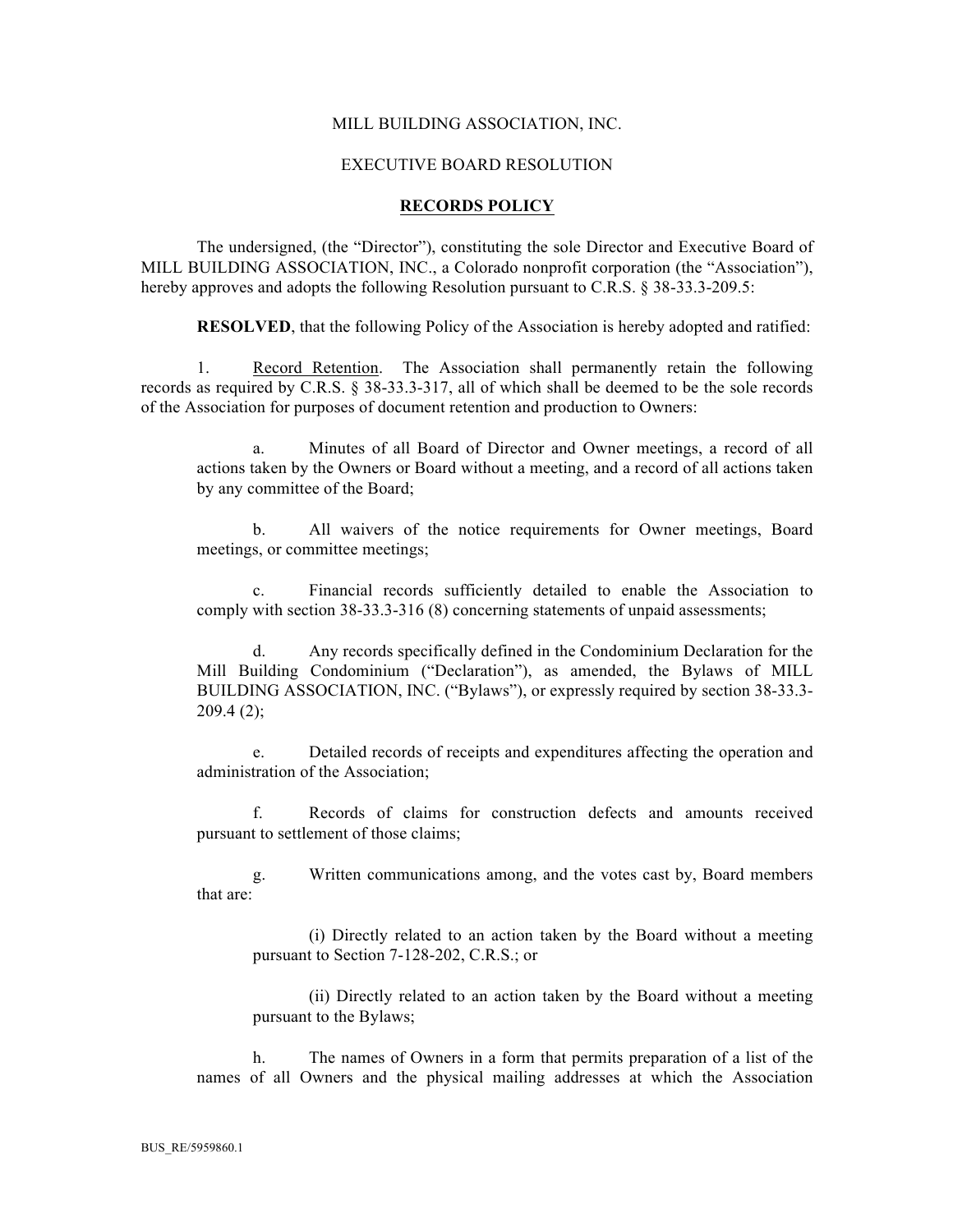communicates with them, showing the number of votes each unit owner is entitled to vote;

i. The current Declaration, Bylaws, Articles of Incorporation, Rules and Regulations, responsible governance policies adopted pursuant to section 38-33.3-209.5, and other policies adopted by the Executive Board;

j. Financial statements as described in section 7-136-106, C.R.S., for the past three years and tax returns of the Association for the past seven years, to the extent available;

k. A list of the names, electronic mail addresses, and physical mailing addresses of its current Board members and officers;

l. Its most recent annual report delivered to the Secretary of State;

m. The Association's most recent reserve study, if any;

n. Current written contracts to which the Association is a party and contracts for work performed for the Association within the immediately preceding two years;

o. Records of Board or committee actions to approve or deny any requests for design or architectural approval from Owners;

p. Ballots, proxies, and other records related to voting by Owners for one year after the election, action, or vote to which they relate;

q. Resolutions adopted by the Executive Board relating to the characteristics, qualifications, rights, limitations, and obligations of members; and

r. All written communications within the past three years to all Owners generally as Owners.

2. Inspection/Copying Association Records. An Owner or his/her authorized agent is entitled to inspect and copy any of the books and records of the Association, subject to the exclusions, conditions and requirements set forth below:

a. The inspection and/or copying of the records of the Association shall be at the Owners expense, including any hourly fee charged by the Association's Manager or Attorneys for complying with any document inspection or production request;

b. The inspection and/or copying of the records of the Association shall be conducted during the regular business hours of 9:00 a.m. to 4:00 p.m. at the offices of the Association's manager or attorney's, from time to time;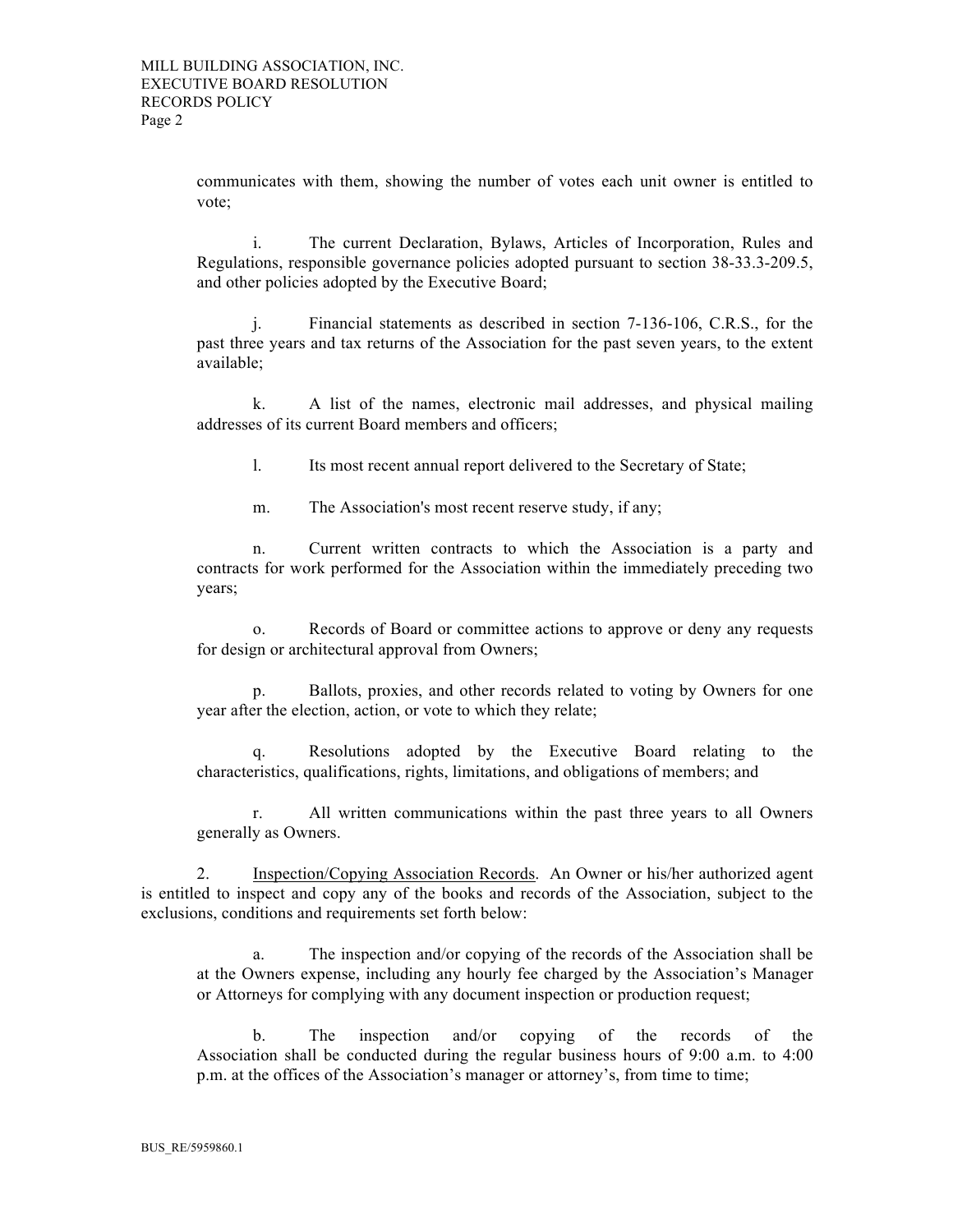c. The Owner shall give the Association's manager a written demand at least ten (10) business days before the date on which the Owner wishes to inspect and/or copy such records;

d. The Owner shall complete and sign the Agreement Regarding Inspection of Association Records prior to the inspection and copying of any Association record. A copy of the Agreement is attached to this Policy. Failure to properly complete or sign the Agreement shall be valid grounds for denying an Owner the right to inspect and/or copy any record of the Association; and

e. The right to copy records under this Section 2 includes the right to receive copies by photocopying or other means, including the receipt of copies through an electronic transmission if available, upon request by the Owner, subject to prepayment for any costs by the Association's Manager or Attorneys to comply with such request.

3. Proper Purpose/Limitation. The Association may not condition the production of records upon the statement of a proper purpose; however, Association records may not be used by any Owner for:

a. Any purpose unrelated to an Owner's interest as an Owner;

b. The purpose of soliciting money or property unless such money or property will be used solely to solicit the votes of the Owners in an election to be held by the Association;

c. Any commercial purpose; or

d. For the purpose of giving, selling, or distributing such Association records to any person.

4. Exclusions. The following records shall NOT be available for inspection and/or copying as they are deemed confidential:

a. Communications with legal counsel and any documents or records that are otherwise protected by the attorney-client privilege or the attorney work product doctrine;

b. Any documents that are confidential or which are prohibited to be disclosed under constitutional, statutory or judicially imposed requirements;

c. The ballots forms from any secret ballot conducted by the Association, except that same may, at the sole discretion of the Board, be provided with redaction of information relating to the Owner(s) casting such ballots; and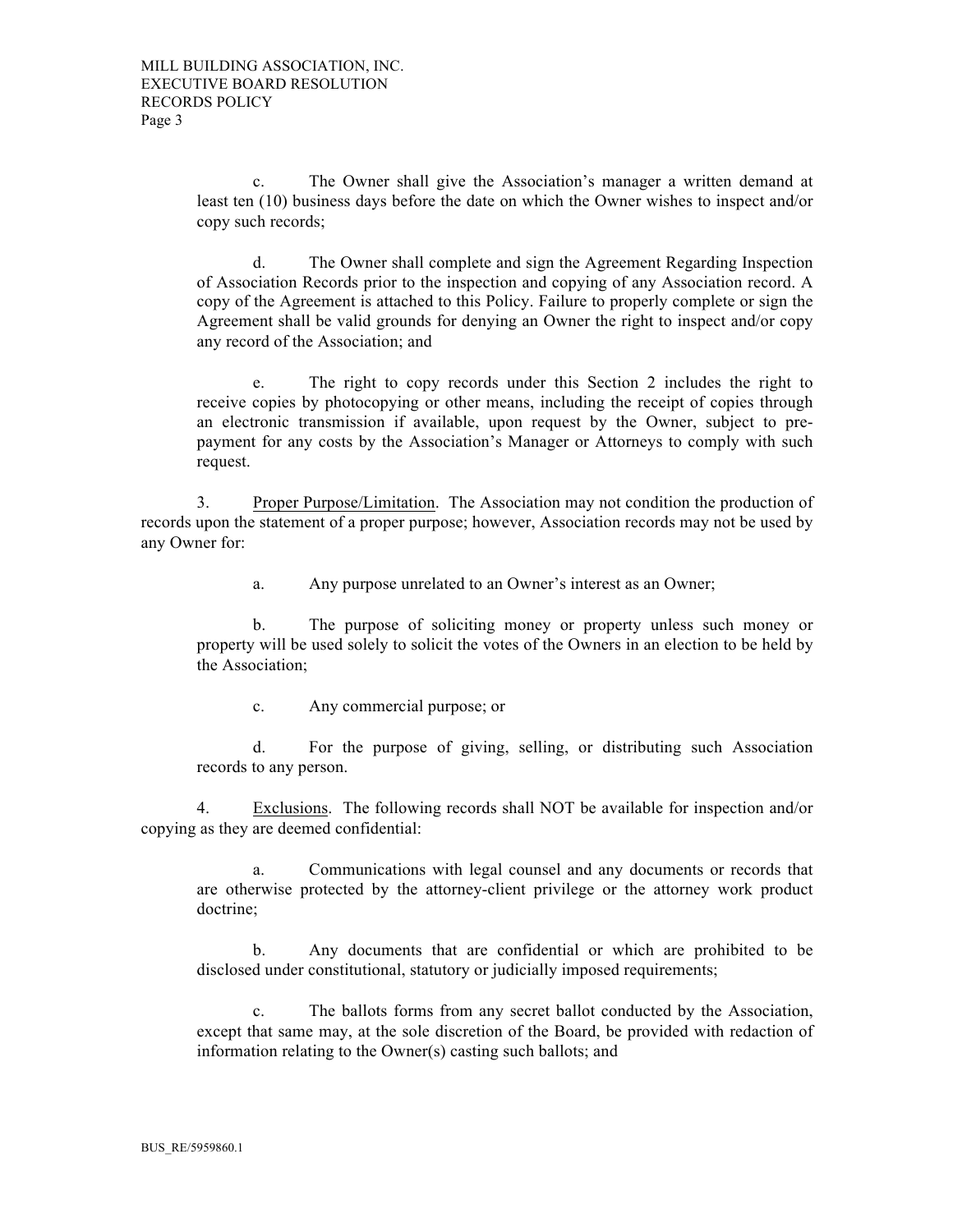d. Any documents, or information contained in such documents, disclosure of which would constitute an unwarranted invasion of individual privacy, including but not limited to social security numbers, dates of birth, personal bank account information, and driver's license numbers.

e. Architectural drawings, plans, and designs, unless released upon the written consent of the legal owner of the drawings, plans, or designs;

f. Contracts, leases, bids, or records related to transactions to purchase or provide goods or services that are currently in or under negotiation;

g. Records of an executive session of the Executive Board; and

h. Records concerning individual Lots other than those of the requesting Owner.

5. Fees/Costs. Any Owner requesting copies of Association records shall be responsible for all actual costs incurred by the Association. The Association may require prepayment of the actual cost of the requested records. Failure to pay such prepayment of costs shall be valid grounds for denying an Owner copies of such records. If after prepayment it is determined that the actual cost was more than the prepayment, Owner shall pay such amount prior to delivery of the copies. If after prepayment it is determined that the actual cost was less than the prepayment, the difference shall be returned to the Owner with the copies. There shall be no cost to any Owner accessing records which are required to be disclosed by Colorado law at no cost to Owners.

6. Inspection. The Association reserves the right to have a third party present to observe during any inspection of record by an Owner or the Owner's representative.

7. Original. No Owner shall remove any original book or record of the Association from the place of inspection nor shall any Owner alter, destroy or mark in any manner, any original book or record of the Association.

8. Creation of Records. Nothing contained in this Policy shall be construed to require the Association to create records that do not exist or compile or synthesize records in a particular format or order.

9. Definitions. Unless otherwise defined in this Policy, initially capitalized or terms defined in the Declaration or Bylaws shall have the same meaning herein.

10. Supplement to Law. The provisions of this Policy shall be in addition to and in supplement of the terms and provisions of the Declaration, Bylaws and the laws of the State of Colorado governing the Association.

11. Deviations. The Board may deviate from the procedures set forth in this Policy if in its sole discretion such deviation is reasonable under the circumstances.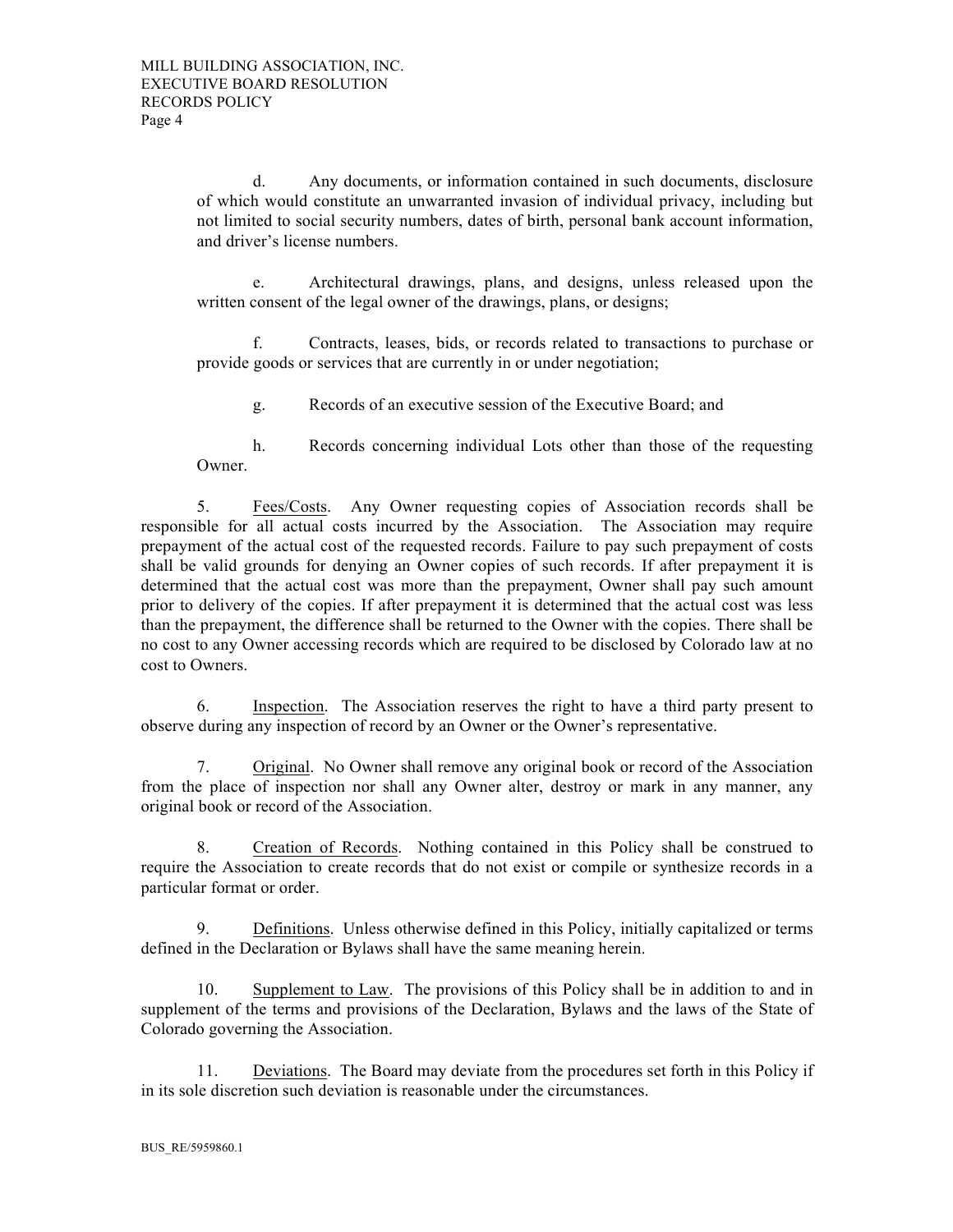MILL BUILDING ASSOCIATION, INC. EXECUTIVE BOARD RESOLUTION RECORDS POLICY Page 5

12. Defenses. Failure of the Association to comply with any provision in this Policy shall not be deemed a defense to payment of Assessments or other charges, late charges, return check charges, attorney fees and/or costs otherwise payable to the Association.

IN WITNESS WHEREOF, the foregoing Resolution is hereby adopted by the Sole Director of the Association, acting as the Executive Board.

Dated: March 16, 2016.

Michael Rudin, SoleDirector